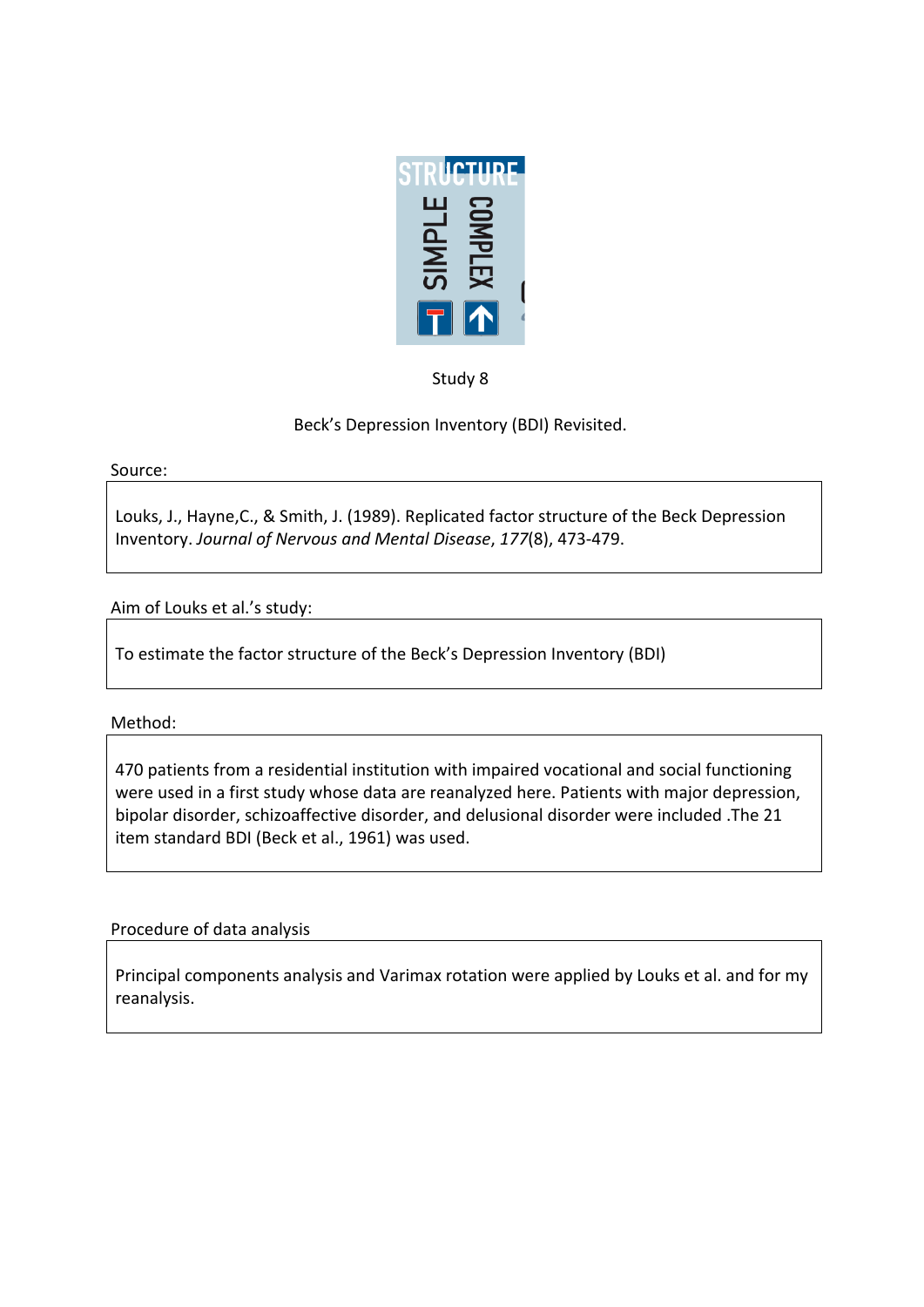Table 1

Input for factor analysis

1 .54 1 .55.59 1 .55.52.60 1 .51 .48 .60 .55 1 .45 .41 .50 .43 .48 1 .52 .48 .69 .59 .67 .49 1 .39 .38 .58 .46 .52 .41 .63 1 .46 .49 .46 .47 .46 .43 .46 .36 1 .42 .41 .40 .35 .36 .35 .33 .26 .37 1 .33 .33 .36 .38 .34 .27 .35 .36 .30 .29 1 .41 .49 .45 .48 .40 .32 .45 .37 .41 .33 .35 1 .42 .50 .55 .54 .50 .33 .55 .52 .43 .33 .34 .42 .31 .33 .43 .39 .35 .43 .42 .36 .40 .25 .34 .34 .41 .31 .34 .34 .33 .42 .25 .33 .25 .26 .25 .23 .33 .31 .34 .34. .38 .31 .41 .42 .35 .28 .37 .30 .29 .27 .30 .35 .28 .31 .41 .45 .30 .25 .29 .34 .25 .24 .25 .20 .20 .25 .24 .32 .25 .24 .32. 30. .23 .23 .32 .32 .16 .17 .14 .15 .16 .13 .14 .12 .20 .21 .23 .23 .23 12 27. 24. 18. 15. 03. 11. 11. 11. 10. 10. 09. 12. 09. 01. 17. 17. 17. 17. .29 .28 .28 .24 .23 .36 .33 .28 .24 .27 .28 .29 .24 .22 .26 .24 .22 .25 .29 .29 .29 .22 .32 .26 .29 .26 .27 .25 .25 .25 .25 .27 .27 .27 .27 .26 .25 .28 .25 .22 .25

For names of the 21 variables, see Tables 2 and 3

Eigenvalues:

7.96 1.83 0.98 0.94 0.89 ...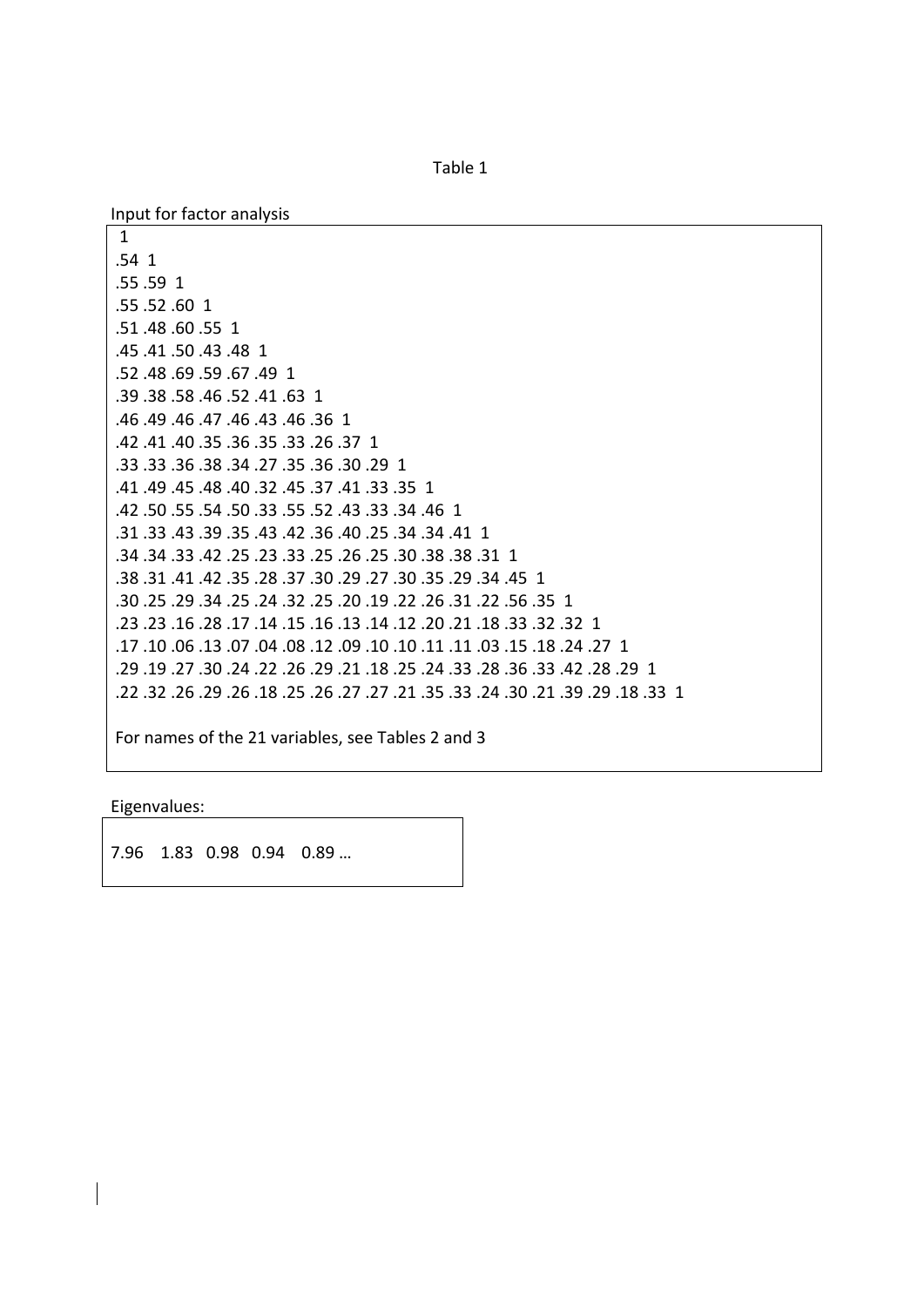### Varimax results

The following Varimax results have been obtained by recalculation. They do not differ appreciably from Louks et al's results.

### Table 2

|    | F1          | F <sub>2</sub> |                       |  |
|----|-------------|----------------|-----------------------|--|
|    | "Cognitive" | "Somatic"      | Variables             |  |
|    | Items       | Items          |                       |  |
| 01 | 0.757       | $-0.188$       | Mood                  |  |
| 02 | 0.662       | 0.224          | Pessimism             |  |
| 03 | 0.774       | 0.039          | Sense of failure      |  |
| 04 | 0.663       | 0.317          | Lack of satisfaction  |  |
| 05 | 0.800       | 0.066          | <b>Guilty feeling</b> |  |
| 06 | 0.700       | 0.158          | Sense of punishment   |  |
| 07 | 0.762       | 0.111          | Self hate             |  |
| 08 | 0.729       | 0.118          | Self accusation       |  |
| 09 | 0.598       | 0.213          | Self-punitive wishes  |  |
| 10 | 0.561       | 0.180          | Crying spells         |  |
| 11 | 0.482       | 0.305          | Irritability          |  |
| 12 | 0.600       | 0.225          | Social withdrawal     |  |
| 13 | 0.696       | 0.303          | Indecisiveness        |  |
| 14 | 0.494       | 0.318          | Body image            |  |
| 15 | 0.222       | 0.633          | Work inhibition       |  |
| 16 | 0.336       | 0.532          | Sleep disturbance     |  |
| 17 | 0.223       | 0.666          | Fatigability          |  |
| 18 | 0.170       | 0.644          | Loss of appetite      |  |
| 19 | $-0.092$    | 0.518          | Weight loss           |  |
| 20 | 0.194       | 0.571          | Somatic preoccupation |  |
| 21 | 0.177       | 0.461          | Loss of libido        |  |
|    |             |                |                       |  |
| ℅  | 31.4        | 14.3           | $Sum = 45.8$          |  |

Varimax-rotated loadings of PCA factors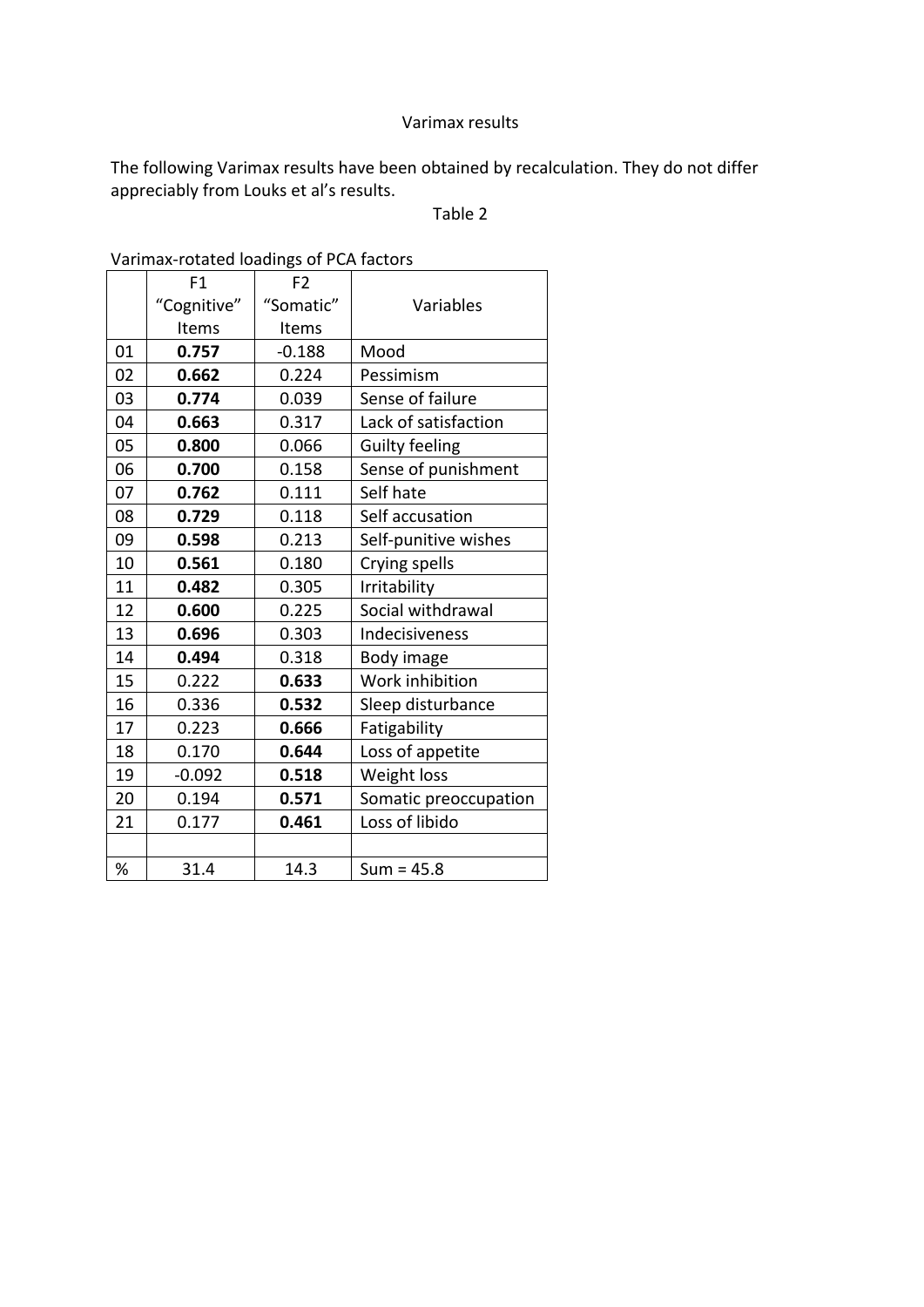### Varimax factor interpretation:

F1 has been generally regarded as indicating, above all, clinical depression. An overall measure of depression is generally obtained either (1) by summing the first 13 BDI ratings that are highly loaded on Varimax F1, (2) by summing all 21 ratings ignoring eight 'somatic' F2 items as less important, or (3) by using factor scores of a second order factor based on primary factors. The questionable role of factors beyond F1 for depression has been the main problem of BDI assessments of depression.

F2 has often been regarded as more or less superfluous for non-clinical samples. Medical experts are well aware of the difference between mental and physiological or somatic symptoms of clinically depressive patients. However, the BDI is often also applied in non-clinical samples where somatic symptoms are not the primary issue (Richter et al., 1994).

## Criticism:!

An assessment of depression by BDI has not been satisfactory since this test was first introduced. "The measurement of 'depression' is as *confused as the basic construct of the state itself*" (Snaith, 1993, p. 296). My stance is that methodological reasons are mainly responsible for this state of affairs. By rotating the initial factors to simple structure, the result of Varimax or similar simple structure procedures, a first approximation by initial F1 to general depression is hampered and even destroyed, leaving open many questions and uncertainties.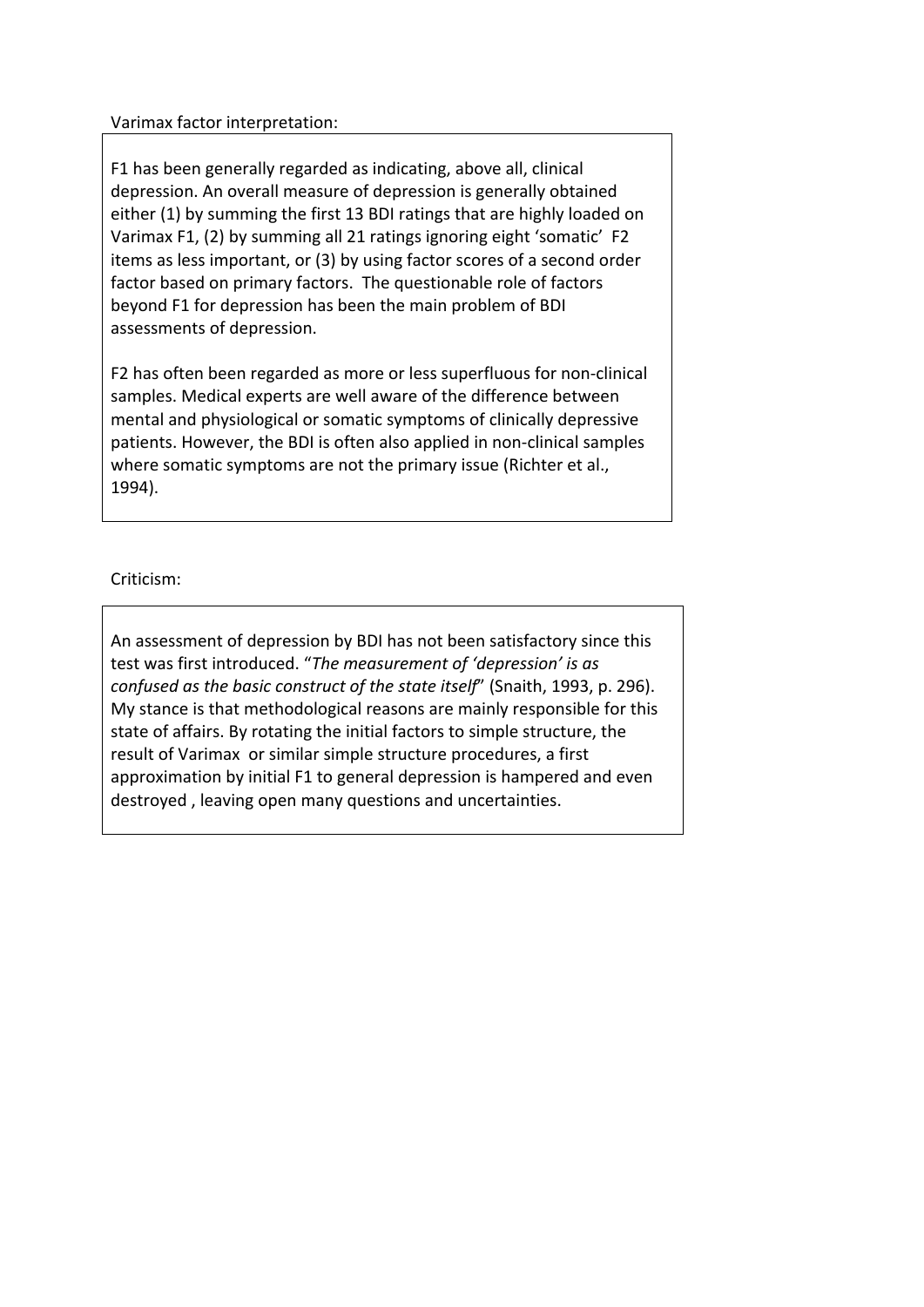#### Varimin results

# Table 3

|  | Varimin loadings: |
|--|-------------------|
|--|-------------------|

 $\begin{array}{c} \hline \end{array}$ 

 $\begin{array}{c} \hline \end{array}$ 

|      | F1         | F <sub>2</sub> |                       |
|------|------------|----------------|-----------------------|
|      |            | Mental         | Variables             |
|      | General    | VS.            |                       |
|      | Depression | Physio-        |                       |
|      |            | logical        |                       |
|      |            | Compo-         |                       |
|      |            | nents          |                       |
|      |            |                |                       |
| 01   | 0.668      | 0.403          | Mood                  |
| 02   | 0.627      | 0.310          | Pessimism             |
| 03   | 0.575      | 0.520          | Sense of failure      |
| 04   | 0.693      | 0.245          | Lack of satisfaction  |
| 05   | 0.612      | 0.518          | <b>Guilty feeling</b> |
| 06   | 0.607      | 0.384          | Sense of punishment   |
| 07   | 0.617      | 0.460          | Self hate             |
| 08   | 0.599      | 0.432          | Self accusation       |
| 09   | 0.574      | 0.272          | Self-punitive wishes  |
| 10   | 0.523      | 0.269          | Crying spells         |
| 11   | 0.557      | 0.125          | Irritability          |
| 12   | 0.583      | 0.265          | Social withdrawal     |
| 13   | 0.707      | 0.278          | Indecisiveness        |
| 14   | 0.574      | 0.124          | Body image            |
| 15   | 0.605      | $-0.291$       | Work inhibition       |
| 16   | 0.613      | $-0.139$       | Sleep disturbance     |
| 17   | 0.629      | $-0.313$       | Fatigability          |
| 18   | 0.575      | $-0.335$       | Loss of appetite      |
| 19   | 0.301      | $-0.432$       | Weight loss           |
| 20   | 0.541      | $-0.267$       | Somatic preoccupation |
| 21   | 0.451      | $-0.201$       | Loss of libido        |
|      |            |                |                       |
| $\%$ | 34.6       | 11.1           | $Sum = 45.8$          |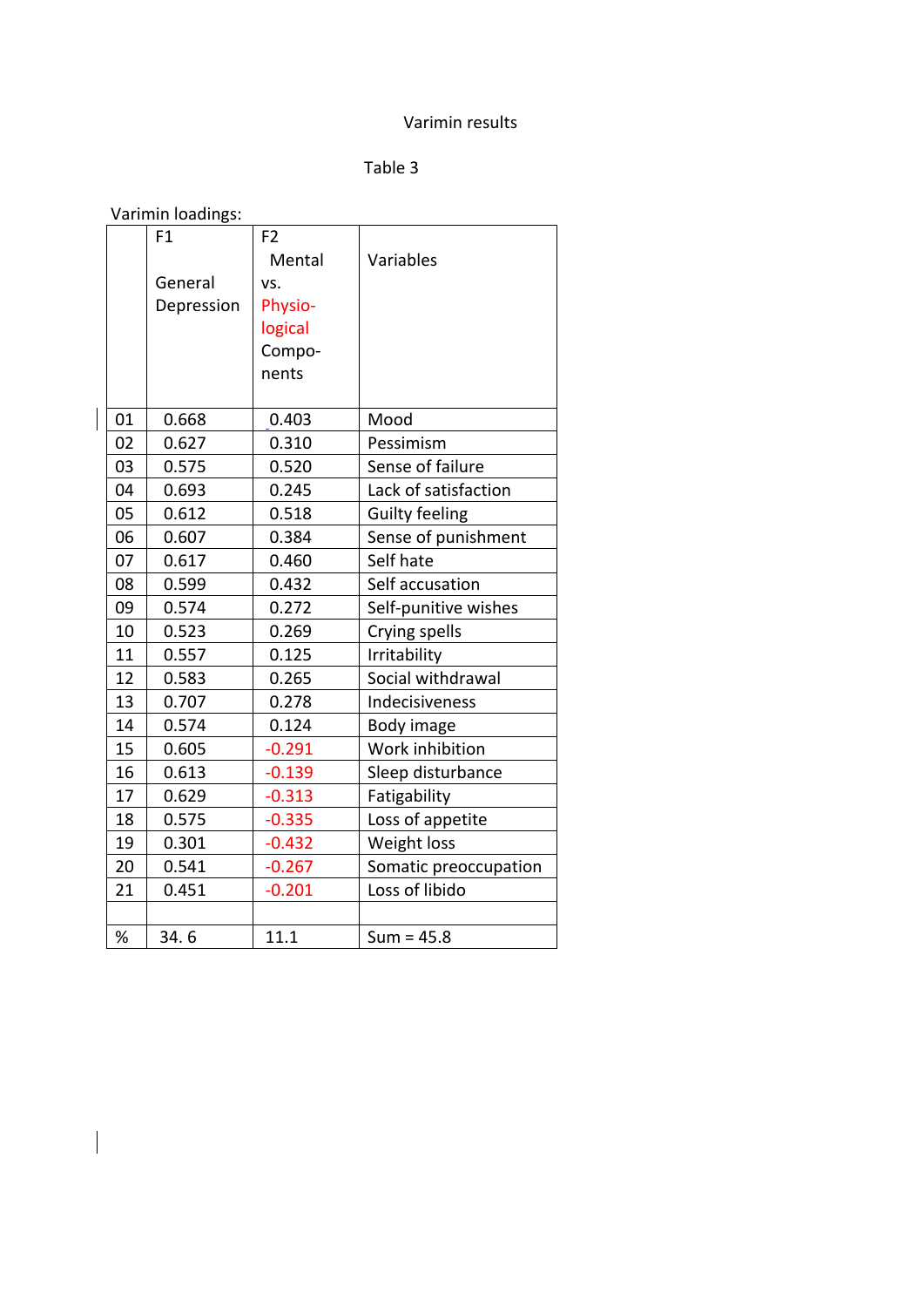# Interpretation of Varimin factors

F1 items represent mental or physical-physiological symptoms of depression. Apparently, the most pronounced or typical symptom of depression is 'indecisiveness' (F1-loading= 0.707) and the least pronounced is 'weight loss' (F1=0.301) and 'loss of libido' (0.451).

Rating responses add factorial weight to F1 factors due to response sets (above all social desirability, Schmitt & Maes, 2000). Unfortunately, the amount of response set contribution to F1 can only be presumed, not directly and objectively measured.

F2 is a bipolar factor. Its negative loadings indicate somatic symptoms of depression, and positive loadings indicate non-physical dysfunctional features.

# Evaluation:

The results of a Varimin analysis of the data confirm previous researchers' decision to regard the 21 summed BDI responses of test takers as measures of degrees of depression. However, the results also suggest to use the relative preponderance of positive or negative responses to F2 items as indicating the patients' position on a continuum between the extremes of purely mental vs. purely somatic malfunctioning. A BDI revision would have to include more somatic items and to adapt the analysis for applying subcategories of depression in such a manner.

## References:

Richter, P., Werner, J., & Bastine, R. (1994). Psychometrische Eigenschaften des Beck-Depressionsinventars (BDI): Ein Überblick. Zeitschrift für Klinische Psychologie, 23(1), 3-10.

Schmitt, M. & Maes, J. (2000). Vorschlag zur Vereinfachung des Beck-Depressionsinventars (BDI). Diagnostica, 46(1), 38-46.

Depressionsinventars (BDI): Ein Überblick. Zeitschrift für Klinische Psychologie, 23(1), 3-10.

Schmitt, M. & Maes, J. (2000). Vorschlag zur Vereinfachung des Beck-Depressionsinventars (BDI). Diagnostica, 46(1), 38-46.

Snaith, P. (1993). What do depression rating scales measure?-British Journal of Psychiatry, 163, 293-298.